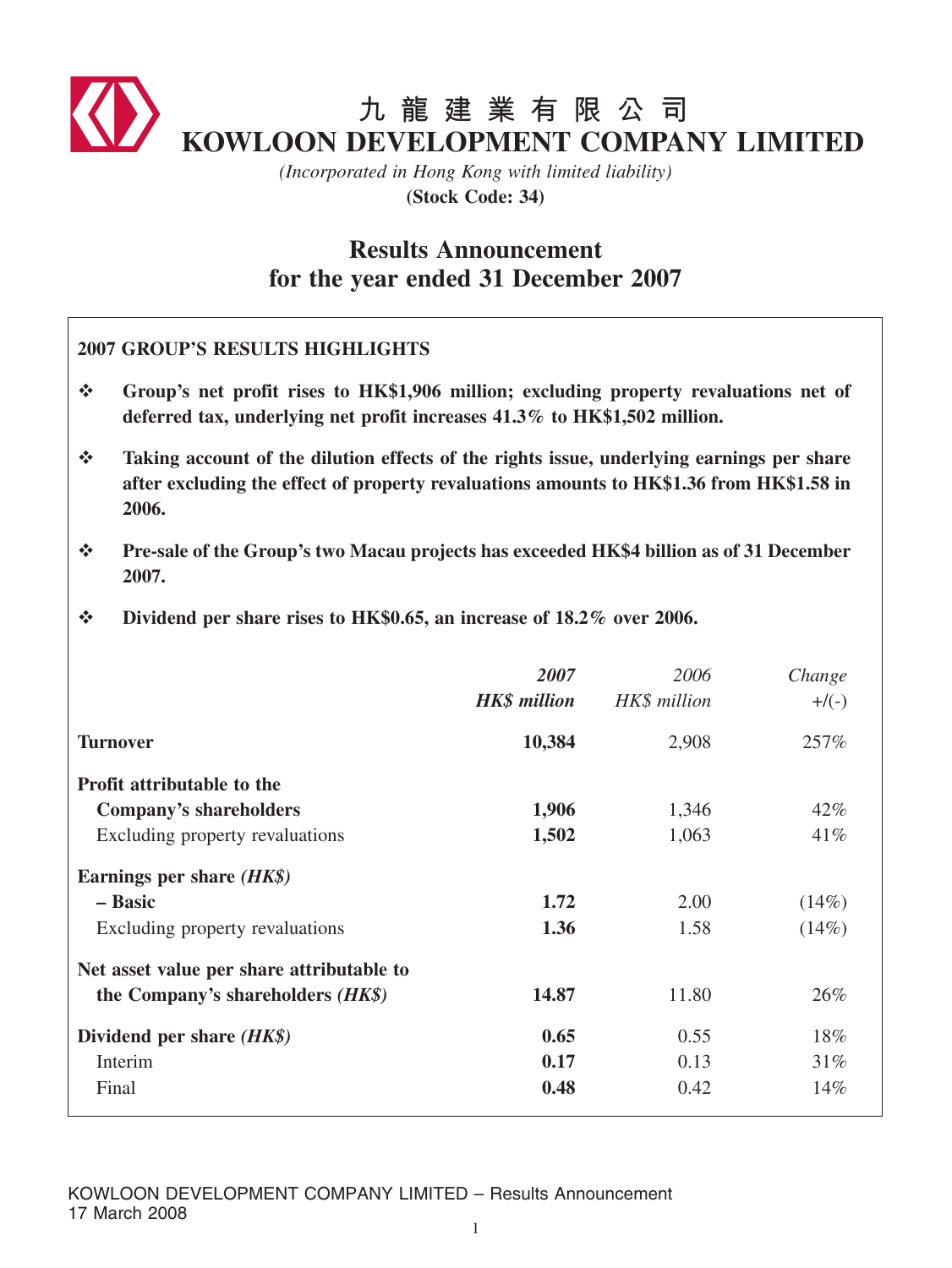# **GROUP RESULTS AND DIVIDENDS**

The Group's net profit attributable to shareholders for the financial year ended 31 December 2007 rose to another record high of HK\$1,906 million from HK\$1,346 million in 2006. Excluding investment property revaluation gains net of deferred tax, underlying net profit for 2007 amounted to HK\$1,502 million, an increase of 41.3% over the previous year.

Taking account of the effect of the one-for-two rights issue in February 2007, the underlying earnings per share after the effect of property revaluations for 2007 amounted to HK\$1.36 compared to HK\$1.58 in 2006.

The Board of Directors has recommended the payment of a final dividend per share of HK\$0.48 for 2007, an increase of 14.3% over 2006. Together with the interim dividend per share of HK\$0.17, the full year dividend per share for 2007 will amount to HK\$0.65, an increase of 18.2% over the previous year.

The final dividend will be payable on 22 May 2008 to shareholders registered as at 16 April 2008.

# **BUSINESS REVIEW**

The Group's net profit hit a record high in 2007 driven by a broad-based improvement across our major businesses. The Group's core businesses of property development and investment have benefited considerably from the robust economy in the region while the Group's finance and investments division also performed well in 2007.

To facilitate the one-for-two rights issue as announced on 19 December 2006, the authorized share capital of the Company was increased by 4 billion new shares of HK\$0.10 each to 5 billion shares of HK\$0.10 each. Upon completion of the rights issue in February 2007, the issued share capital was increased by 383,560,425 shares to 1,150,681,275 shares of HK\$0.10 each. The gross proceeds of HK\$5,293 million substantially strengthened the equity base of the Group and allowed it to capture further investment opportunities.

# **Major Acquisitions**

On 15 May 2007, the Company entered into an interest transfer agreement to transfer equity interests of 30% and 9% respectively in a project subsidiary named "Polytec CITIC Property (Tianjin) Co., Ltd" to two strategic investors – Tianjin CITIC Real Estate Investment Co., Ltd and Tianjin Flying Investment Development Co., Ltd. Simultaneously the same parties entered into a cooperation agreement in relation to a project in Tianjin to which the Company committed in December 2006. Both strategic investors are experienced in the investment and development of real estate in Mainland China and will bring valuable expertise to the project company.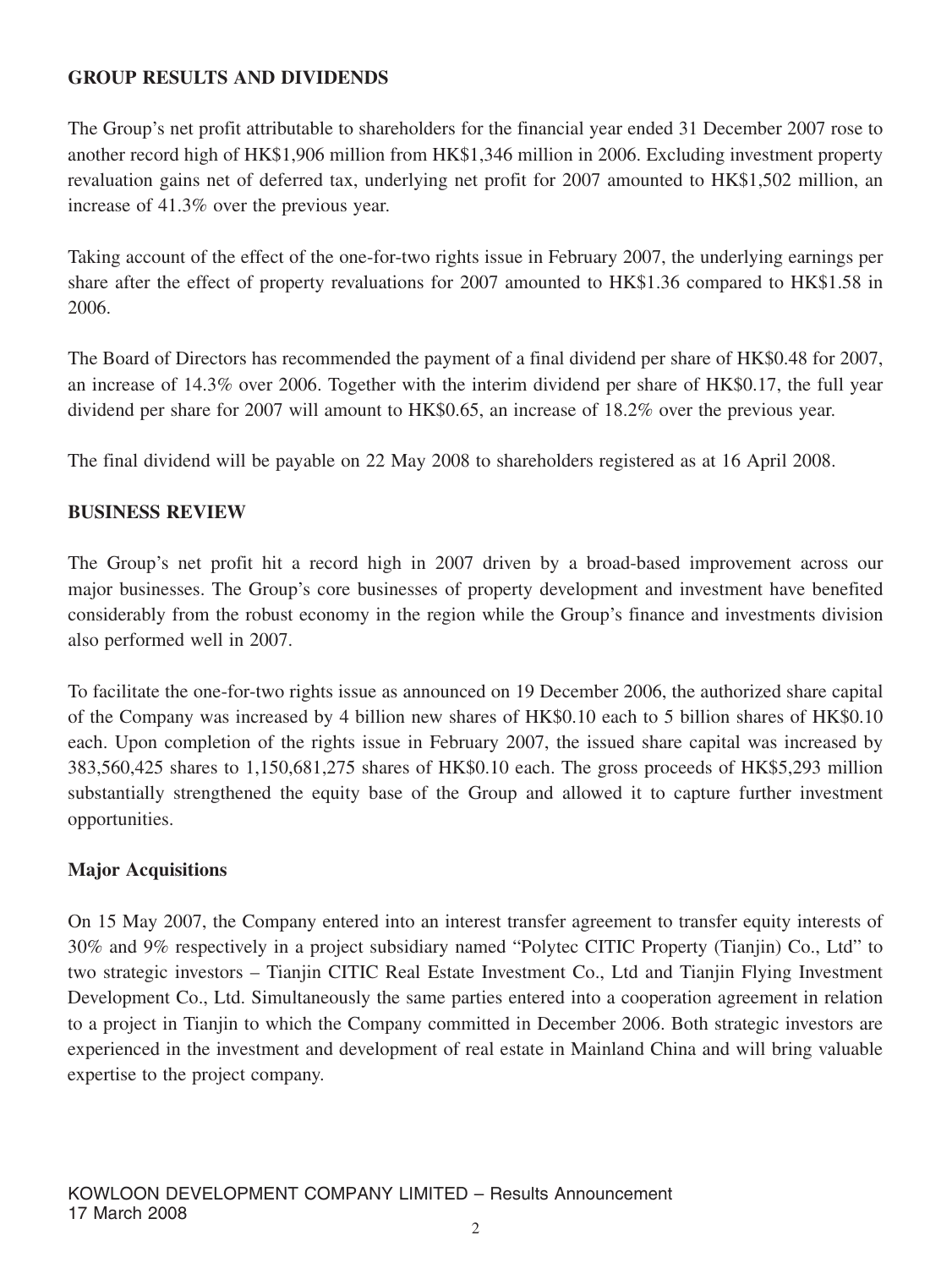On 22 August 2007, the Group entered into an agreement to acquire 50% of a portfolio of non-performing loans with a principal value of approximately RMB35,500 million for a total consideration of RMB2,190 million from China Orient Asset Management Corporation ("China Orient"), one of the four state asset management companies set up by the Ministry of Finance in 1999 to acquire the non-performing loans of China's four largest state-owned commercial banks and financial institutions. A joint venture company will be formed with China Orient upon completion of the acquisition pursuant to conditions of a joint venture agreement. Both the acquisition and the formation of the joint venture company are subject to regulatory approval.

# **Property Sales**

The Group's total property sales rose to HK\$1,515 million in 2007, an increase of 25.8% over the previous year. The biggest contributor to sales was from the project at 31 Robinson Road, Mid-levels, Hong Kong. The occupation permit for the project was obtained in December 2007 and the internal finishing work will be completed and will be handed over to the buyers in the second quarter of this year.

Together with the final profit recognition from the Group's 80% interest in La Baie du Noble project in Macau, total sales for 2007 produced a combined operating profit of HK\$721 million, an increase of 12.1% over the previous year.

# **Property Development**

As of 31 December 2007, the Group's land bank for development totaled approximately 5 million sq m gross floor area, which consisted of 1 million sq m of properties held for development and 4 million sq m of properties under development across Hong Kong, Mainland China and Macau.

The status of the Group's major development projects in Hong Kong, Mainland China and Macau is as follows:

# *Hong Kong*

# *Ngau Chi Wan, Hong Kong*

In Hong Kong, the Group owns a major site at 35 Clear Water Bay Road in Ngau Chi Wan with gross floor area of approximately 196,400 sq m. The site will be developed into a residential and commercial complex with retail and community facilities. We have been working actively in order to get the final approval from the relevant government departments.

# *Belcher's Street, Hong Kong*

The project covers a site area of 564 sq m and will be developed into a gross floor area of approximately 5,600 sq m consisting of multi-storey high-end residential block with retail, recreational and car parking spaces. The architectural design is under review and construction work is scheduled to commence in the second half of 2008.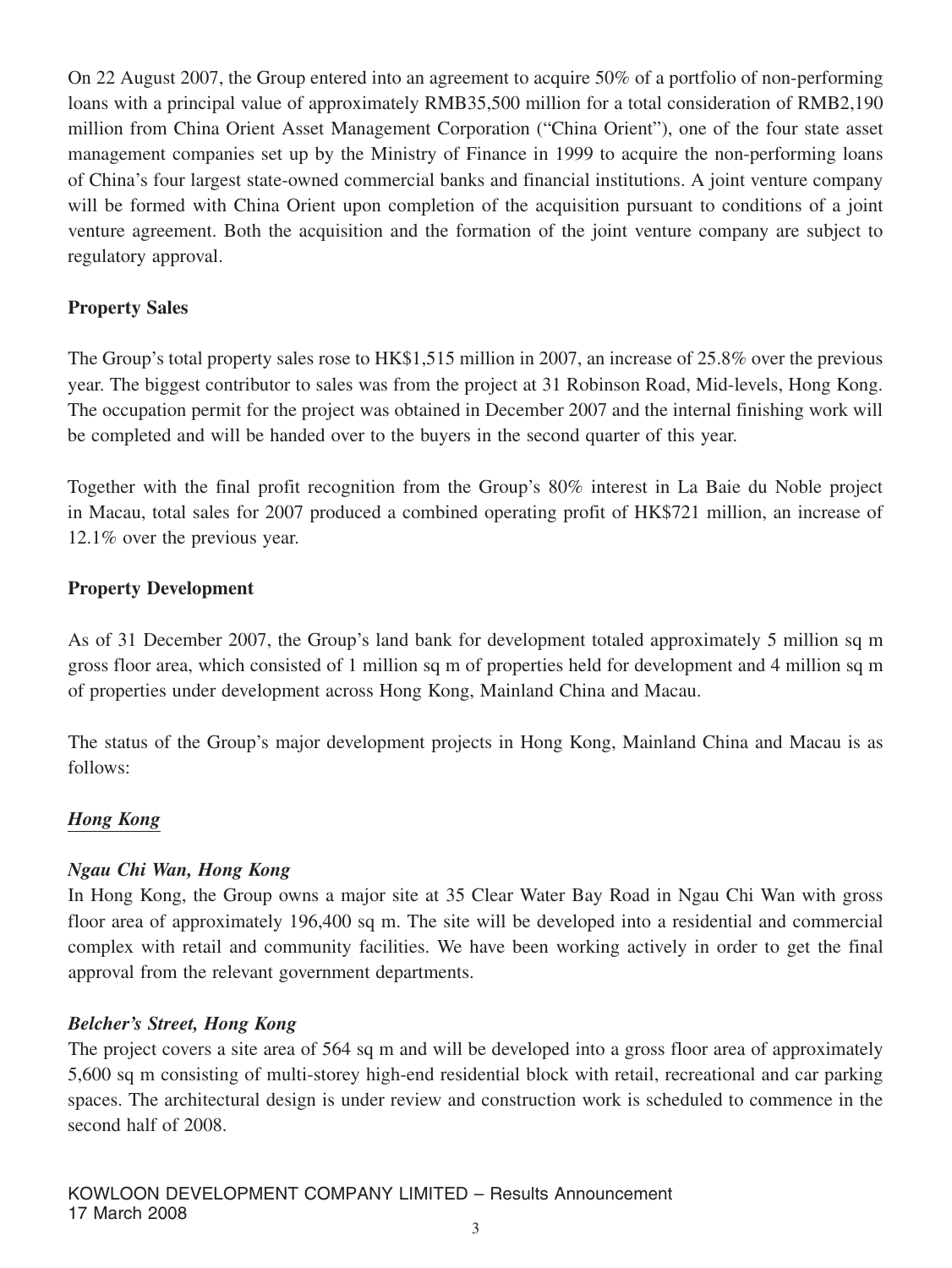# *Mainland China*

## *Dong Ning District, Shenyang*

The relocation and resettlement work is about to complete and the first phase of residential development will be commenced in the second quarter of 2008 and is expected to be completed before the end of 2009.

## *Nanhai District, Foshan*

A ground-breaking ceremony was held in November 2007 to mark the commencement of the first phase construction work of the Foshan project. With the aim of creating a large scale luxury community, the conceptual design for the first phase consists of low density and high quality housing and a five-star hotel surrounded by greenery environment. The sale of the first phase residential development is expected to commence by the end of 2008 or early 2009.

## *Hedong District, Tianjin*

The Tianjin project is located in the central business district of Hedong. The development will be carried out in phases. The master layout design has been completed. Construction work is ready to start when approvals from the relevant government authorities are obtained.

## *Macau*

Following the completion of the La Baie du Noble project, the Group's interest in Macau is held through its listed subsidiary, Polytec Asset Holdings Limited ("Polytec Asset"), 59.52% owned by the Group. Currently Polytec Asset has two major projects, Villa de Mer and Pacifica Garden, under development. The pre-sale of the project in the Orient Pearl District, Villa de Mer, has been encouraging, with approximately 80% of residential units being sold as of 31 December 2007 while for the project in Taipa, Pacifica Garden, all residential units were sold in early 2007.

# *Villa de Mer, The Orient Pearl District*

Villa de Mer, 80% interest held by Polytec Asset under a co-investment agreement, covers a gross floor area of approximately 126,400 sq m and comprises 5 towers with a total of about 1,300 residential units and a number of retail shops on the ground floor. The foundation work has been completed. The project is expected to complete in 2009/2010.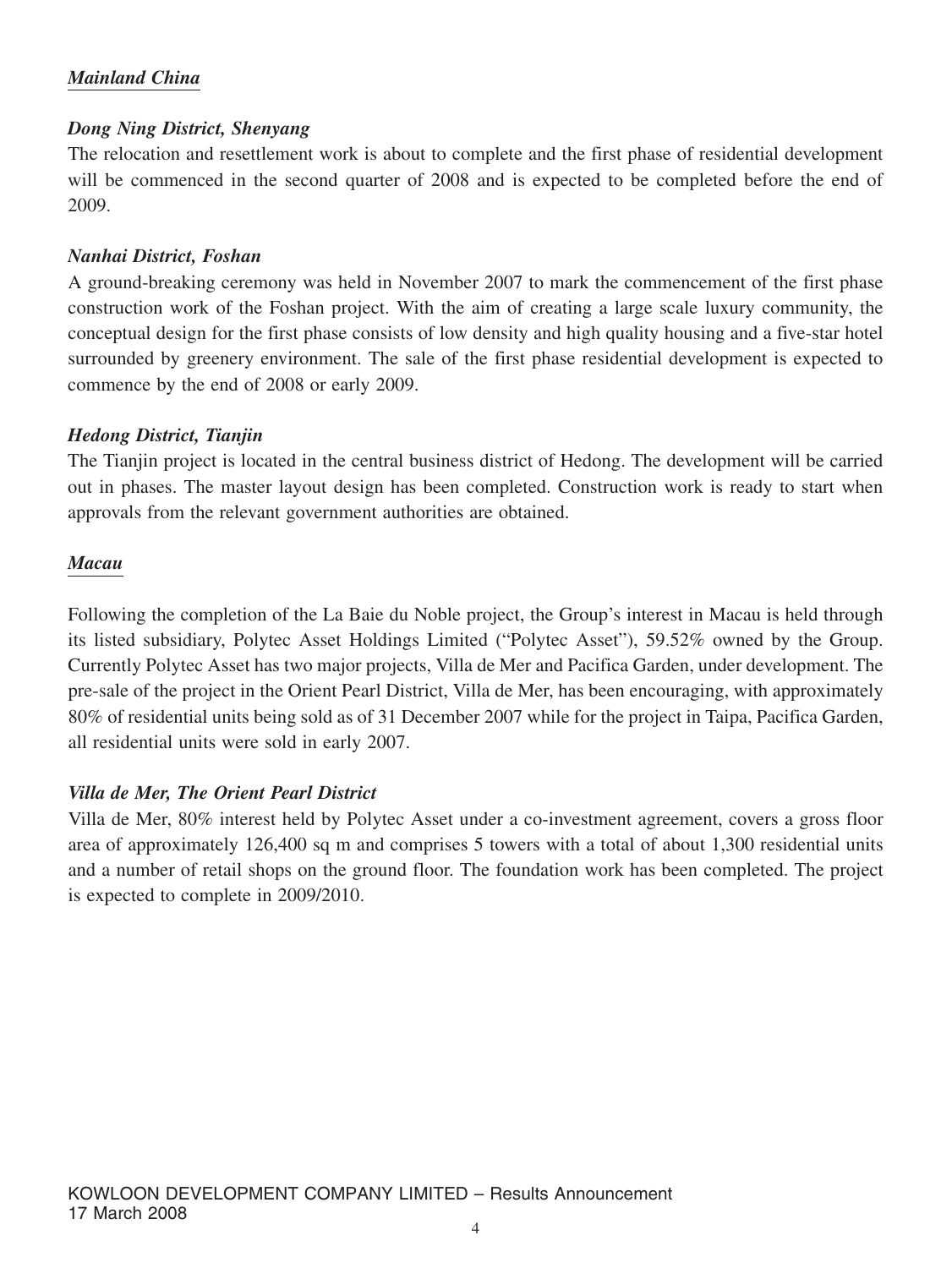# *Pacifica Garden, Taipa*

Pacifica Garden is Polytec Asset's 58% owned residential and commercial project in Taipa, Macau, with a gross floor area of approximately 35,900 sq m, comprising two buildings with a total of 295 residential units and a number of retail shops on the ground floor. The foundation work has been completed and the superstructure is now in progress. The project is expected to be completed in end of 2008 or early 2009.

# **Property Investment**

The Group's gross rental income for 2007 from its property investment portfolio amounted to HK\$234 million, an increase of 4.5% over the previous year. Overall occupancy rate of the Group's property portfolio remained high for 2007 at over 90% with the average occupancy rate of the retail spaces at Pioneer Centre, the Group's flagship property, improving to 98.6% from 93.9% in 2006.

# **Property Management**

While the property management section contributed insignificantly to the Group's profit, it is intended to complement the Group's principal business in property development. The Group operates a property management company which offers high quality property management services.

## **Finance and Investments**

With favourable market conditions, the performance of the finance and investments division improved in 2007, with its combined activities contributing HK\$723 million to the Group's net profit compared to HK\$242 million in 2006.

# **Shenzhen Properties**

In relation to the acquisition of Shenzhen Properties & Resources Development (Group) Limited ("Shenzhen Properties"), a ruling was awarded in favour of the Group by the China International Economic and Trade Arbitration Commission on 25 October 2007 stating that the sale and purchase agreement is legally binding and will continue to be of effect and that the sellers are required to continue to perform their obligations of selling their interest in Shenzhen Properties to the Group. The Company is still seeking implementation of the agreement by the relevant government authorities for the continuation of the general offer obligation before 30 June 2008.

# **Polytec Asset Holdings Limited**

Polytec Asset contributed HK\$80 million to the Group's net profit in 2007 compared to HK\$8 million in previous year.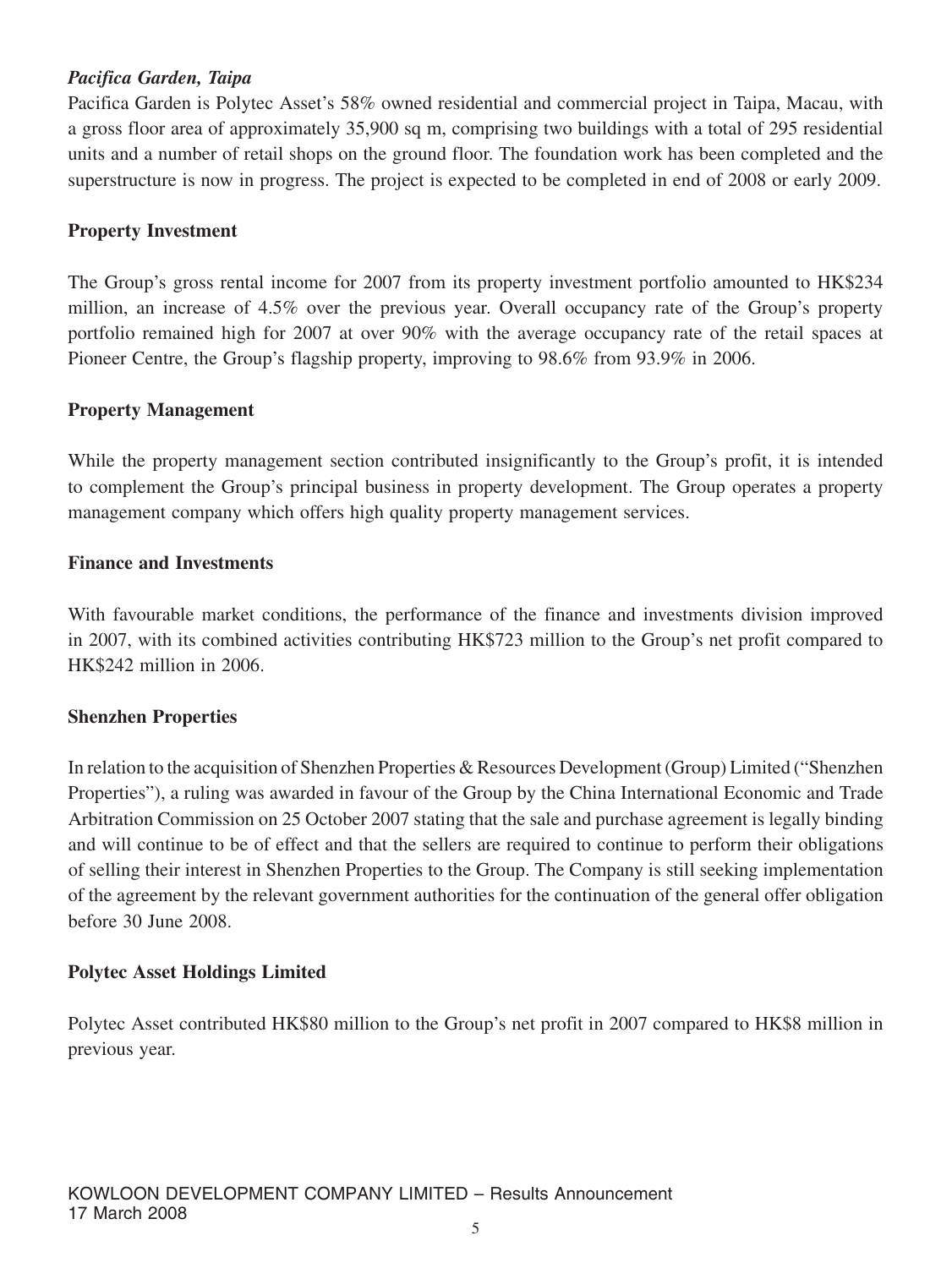## **FINANCIAL REVIEW**

## **Financial Resources and Bank Borrowings**

As at 31 December 2007, the Group had total bank borrowings of HK\$1,765 million with HK\$623 million repayable within one year and HK\$292 million repayable more than one year but within two years. The remaining balance of HK\$850 million is repayable after two years but within five years. The net bank borrowing position of the Group as at the year end date was HK\$857 million having taken into account the HK\$908 million of cash and cash equivalents as at 31 December 2007. There was a substantial reduction of 51.8% or HK\$921 million as compared with the net borrowings of HK\$1,778 million at end of 2006 as a result of the fund raising activity during the year under review. In February 2007, the Group raised net proceeds of HK\$3,035 million by issue of 383,560,425 rights share at HK\$13.8 per share after offsetting loans from the ultimate holding company of HK\$2,256 million. The new equity capital has strengthened the financial position of the Group by reducing the Group's gearing ratio (calculated on the basis of net bank borrowings to equity attributable to shareholders of the Company) significantly from 19.6% at year end 2006 to about 5.0% at year end 2007. Furthermore, the rights issue also strengthened the equity base of the Group. With its strong and sound financial position, the Group is well-positioned to secure new investments whenever appropriate opportunities arise.

The ultimate holding company continued its financial support to the Group with loans outstanding as at 31 December 2007 amounted to HK\$1,398 million (2006: HK\$5,884 million) including the balance and related accrued interest in respect of the acquisition of interests in property developments in Macau. The adjusted gearing ratio was 13.2% as at 31 December 2007 (2006: 84.6%) after taking into account the outstandings due to the ultimate holding company. Of the reduction of HK\$4,486 million due to the ultimate holding company, HK\$2,256 million was offset against the relevant portion of subscription money for the Company's rights shares.

In 2007, the Group increased its investment in property development projects in Mainland China, namely, the Tianjin, Shenyang and Foshan projects, by a further HK\$393 million, HK\$566 million and HK\$620 million respectively. The Group added a net HK\$343 million to its securities investment portfolio during the year. A total of HK\$452 million has been generated from the sale of 31 Robinson Road of which more than 50% of the units have been sold. The total amount received from a fellow subsidiary company in Macau in relation to the pre-sale proceeds of Villa de Mer under a co-investment agreement, was HK\$1,508 million during 2007.

All banking facilities are arranged on a floating rate basis. Management will continue to monitor and manage the Group's exposure to interest rate risks and will engage in relevant hedging arrangements when appropriate. With the several interest rate cuts in the United States recently and the currency peg, interest rates in Hong Kong are expected to remain at a low level in the short and medium term.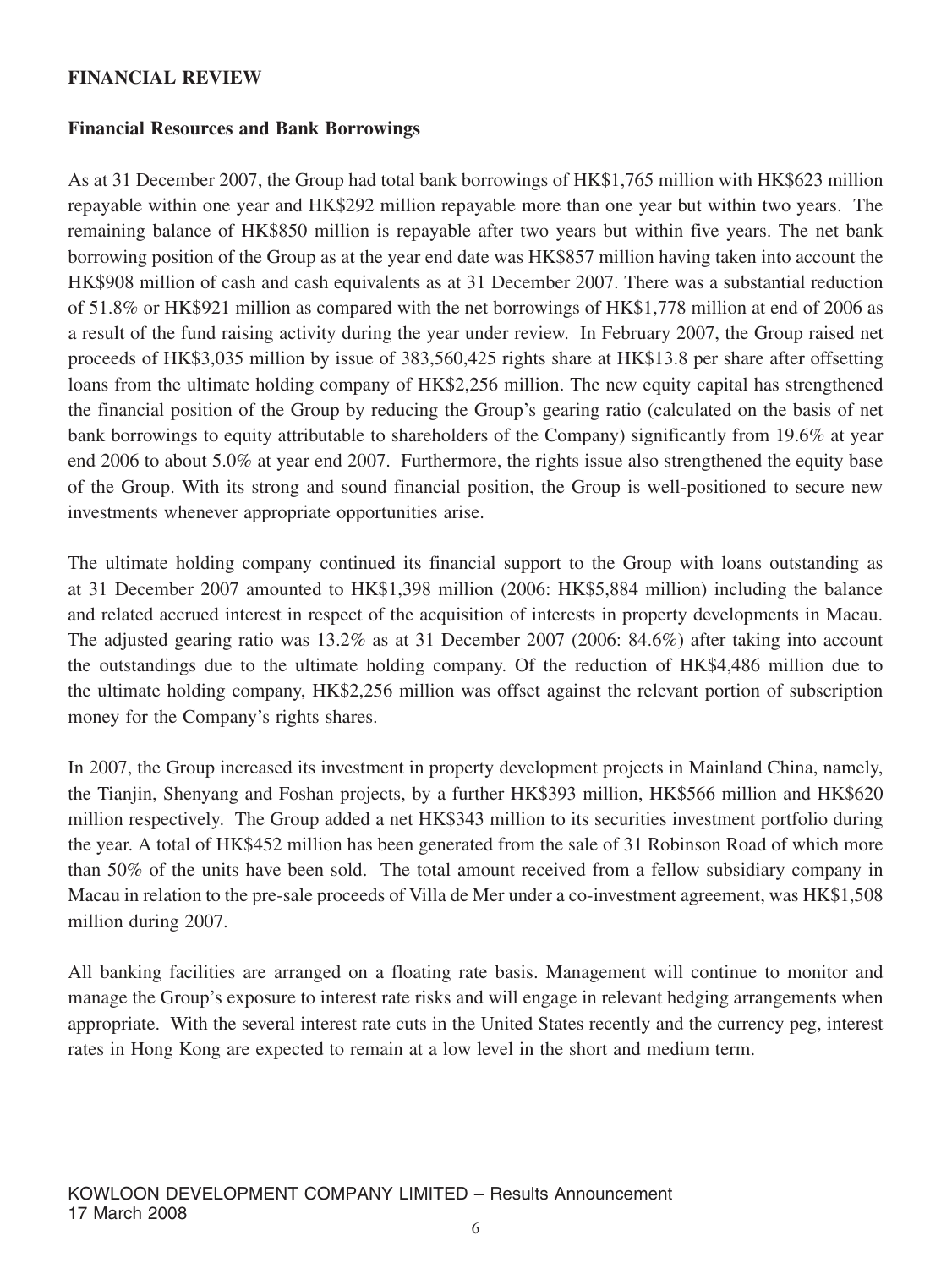With the Group's investment in several property projects in Mainland China, the continuous appreciation of Renminbi will increase the costs for further investment in these projects. Where appropriate and cost efficient, the Group seeks to finance these investments by Renminbi borrowing and as future returns from these investments are denominated in Renminbi, exposure to currency risk is minimised. On the other hand, the Group will benefit from the associated currency gain from the assets' value of the development projects in Mainland China. The Group's exposure to other currency risk is insignificant.

With the financing facilities currently in place, recurrent income from investment properties, readily realizable marketable securities on hand, property sales and the proceeds from the rights issue in February 2007, the Group has sufficient financial resources to satisfy its commitments, working capital requirements and for its future business expansion.

# **Capital Commitments**

As at 31 December 2007, the Group had contracted commitments of HK\$814 million in respect of the acquisition of Shenzhen Properties and development projects in Mainland China. Commitments for construction work amounted to HK\$101 million.

# **Pledge of Assets**

As at 31 December 2007, properties and securities amounted to HK\$6,464 million and time deposits of HK\$582 million were pledged to financial institutions to secure credit facilities and as margin for securities investments. The Group had no contingent liabilities as at 31 December 2007.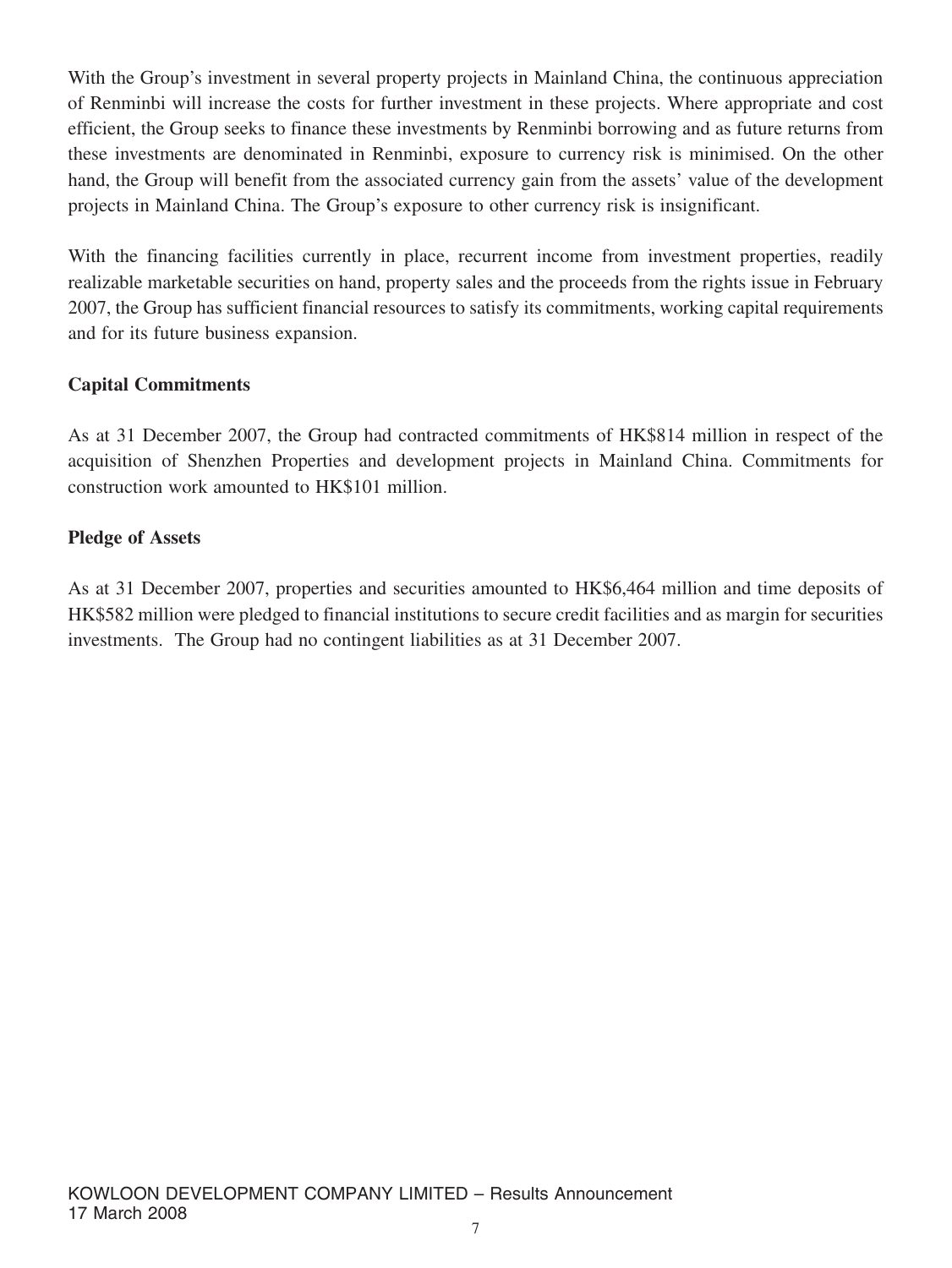# **PROSPECTS**

The impact of the Chinese government's macroeconomic controls in relation to the property sector put in place over the past few years has finally emerged in the fourth quarter following the even more intensified measures taken during the course of 2007. In general, a correction in the property market was observed in cities where transaction volume and prices once soared, while cities with relatively moderate price increases were less affected.

The cost of the three major pieces of land acquired by the Group in 2006 still represents a considerable discount to the current land prices, which will keep the Group well-positioned over the medium to the long run. The Foshan project is underway while the Shenyang project is expected to be commenced in the second quarter this year. The initial master layout design for the Tianjin project has been completed and the project is immediately available for development in a disciplined manner subject to the approval by the relevant government authorities.

In Hong Kong, the decline in new private housing supply, together with falling interest rates and continued economic growth, has boosted the demand for housing and property prices. The project at Robinson Road was launched in September 2007 and has been well received with satisfactory transaction prices recorded for certain units. The remaining units will be launched for sale in stages and are expected to have a significant contribution to the Group's earnings in 2008. The negotiation in relation to the Ngau Chi Wan project with the relevant government departments is still underway and we will endeavour to reach an agreement as soon as possible.

Undoubtedly, the economy remained robust in Macau last year. Looking forward, the economy is expected to continue to be fuelled by foreign and local investment and a number of large government infrastructure projects scheduled for the next few years. In particular, the Group will benefit from its sizeable land bank for property projects adjacent to the location of the Hong Kong-Zhuhai-Macau Bridge. We are indeed optimistic about the outlook for the Macau economy.

The Group's finance and investments segment recorded significant earnings in 2007 due to the favourable market conditions during the year. However, such environment has been reversed in early 2008 as the world economy has slowed down substantially. As such, we do not expect the performance of this segment to match that of the previous year. Nonetheless, the Group's earnings in the next two years will be supported by sales of the remaining units of the Robinson Road project and the sales of the two Macau projects, Pacifica Garden in Taipa and Villa de Mer in the Orient Pearl District, which recorded a total of pre-sale proceeds exceeding HK\$4 billion as of 31 December 2007.

Looking forward, we expect that our development projects in Mainland China will start to make a meaningful contribution to the Group's earnings from 2009 onwards.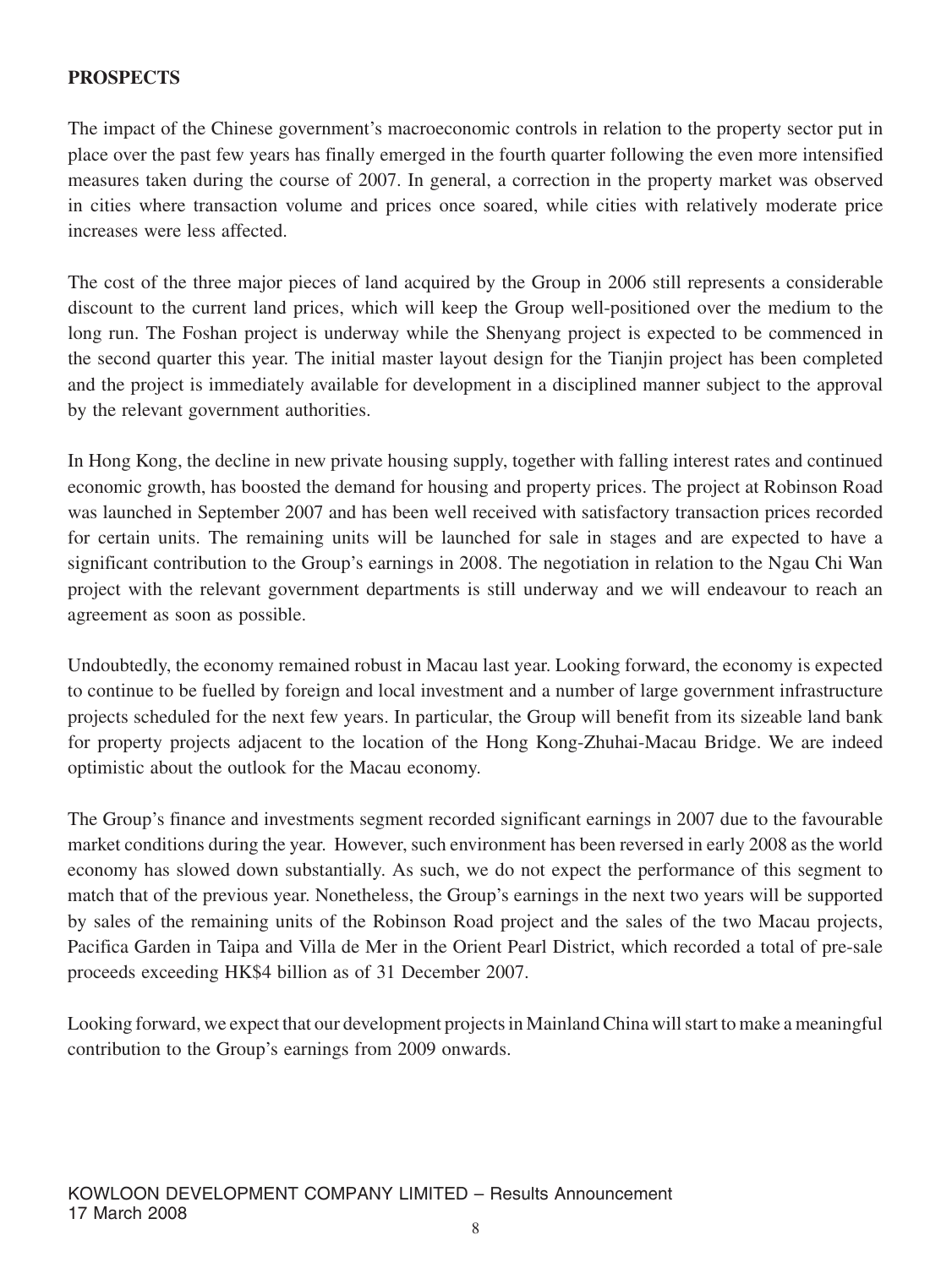## **OTHER INFORMATION**

## **Review of Accounts**

The Audit Committee has reviewed the Group's consolidated accounts for the year ended 31 December 2007, including the accounting principles and practices adopted by the Group, in conjunction with the Company's auditors.

#### **Compliance with the Code on Corporate Governance Practices**

The Company has complied with all code provisions set out in Appendix 14 of Code on Corporate Governance Practices of the Rules Governing the Listing of Securities on The Stock Exchange of Hong Kong Limited ("Listing Rules") throughout the accounting year ended 31 December 2007, save for code provision A.2.1.

Code Provision A.2.1 stipulates that the roles of chairman and chief executive officer should be separated and should not be performed by the same individual. Under the existing corporate structure, both the positions of the Chairman and chief executive officer are held by Mr Or Wai Sheun. On viewing this structure, the Board considers that it is beneficial to the Company as it enables the Company to make prompt and efficient decisions. Moreover, all major decisions are made in consultation with members of the Board and appropriate board committees comprising experienced and high caliber individuals. Hence, the operations of the board committees ensure the balance of power and authority. The corporate governance principles of the Company emphasize the importance of a quality Board and accountability to all shareholders.

#### **Codes for Dealing in the Company's Securities**

The Company has adopted the Model Code for Securities Transactions by Directors of Listed Issuers (the "Model Code") as set out in Appendix 10 of the Listing Rules. The Company has made specific enquiry of all Directors regarding any non-compliance with the Model Code during the year under review and they have all confirmed that they had fully complied with the required standard set out in the Model Code. Specific employees who are likely to be in possession of unpublished price sensitive information have also been requested to comply with the provisions of the Model Code. No incident of non-compliance was noted by the Company.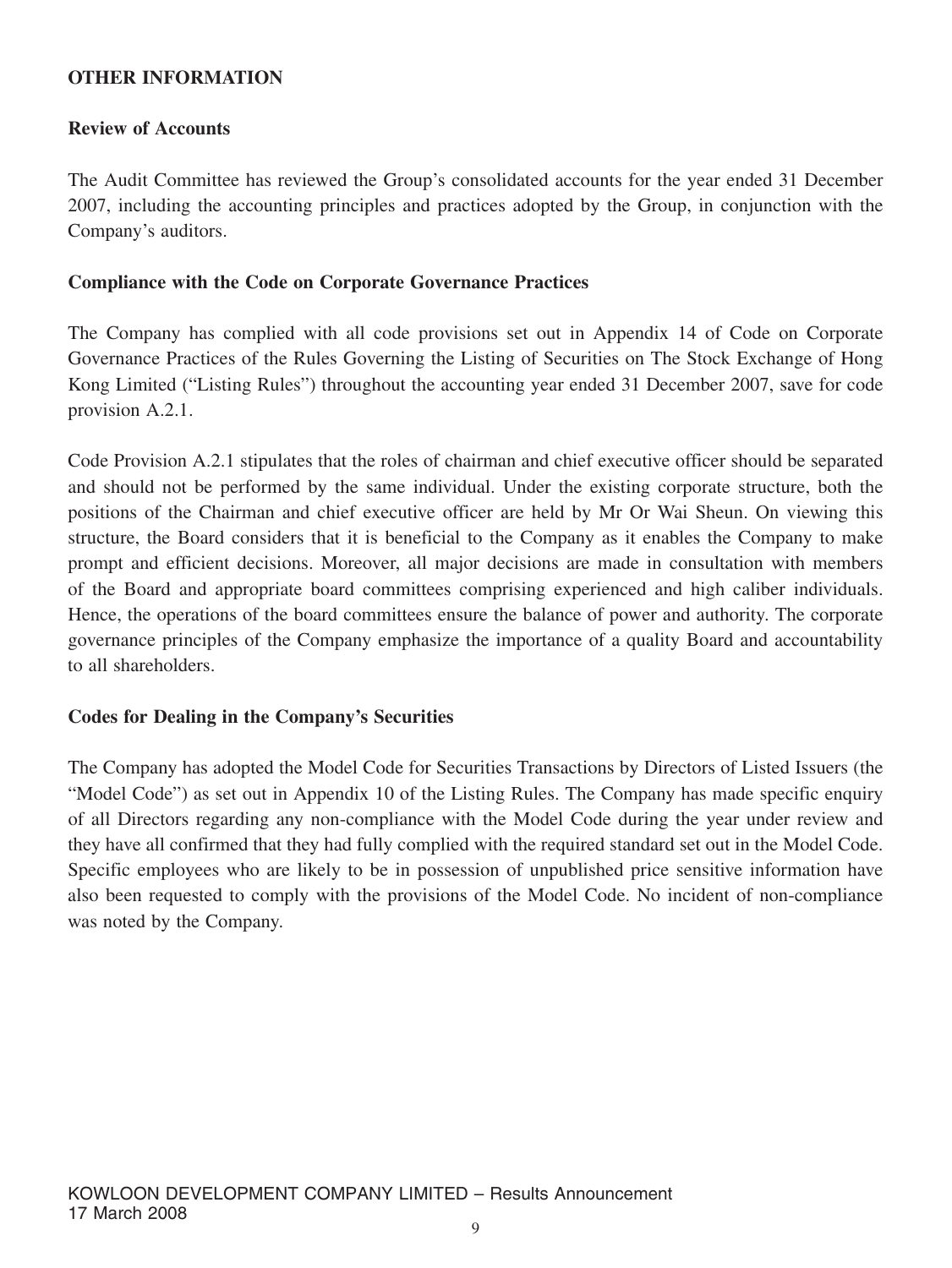# **Purchase, Sale or Redemption of the Company's Listed Shares**

There was no purchase, sale or redemption by the Company, or any of its subsidiaries, of the Company's listed shares during the year.

## **Closure of Register of Members**

The Register of Members of the Company will be closed from Tuesday, 15 April 2008 to Wednesday, 16 April 2008, both dates inclusive. To qualify for the final dividend, all transfers accompanied by the relevant share certificates must be lodged with the Company's Registrars, Computershare Hong Kong Investor Services Limited, at 1712-6, 17th Floor, Hopewell Centre, 183 Queen's Road East, Wanchai, Hong Kong not later than 4:30 pm on Monday, 14 April 2008.

## **Annual General Meeting**

The forthcoming annual general meeting of the Company will be held at Island Ballroom, Level 5, Island Shangri-La Hong Kong, Two Pacific Place, Supreme Court Road, Central, Hong Kong on Wednesday, 23 April 2008 at 11:00 am. Notice of the annual general meeting will be published on the Company's website at www.kdc.com.hk and the website of the Stock Exchange of Hong Kong Limited and dispatched to Shareholders on or about 28 March 2008.

## **Publication**

The Annual Report containing all the information as required by Appendix 16 of the Listing Rules will be published on the Company's website at www.kdc.com.hk and the website of the Stock Exchange of Hong Kong on or about 28 March 2008.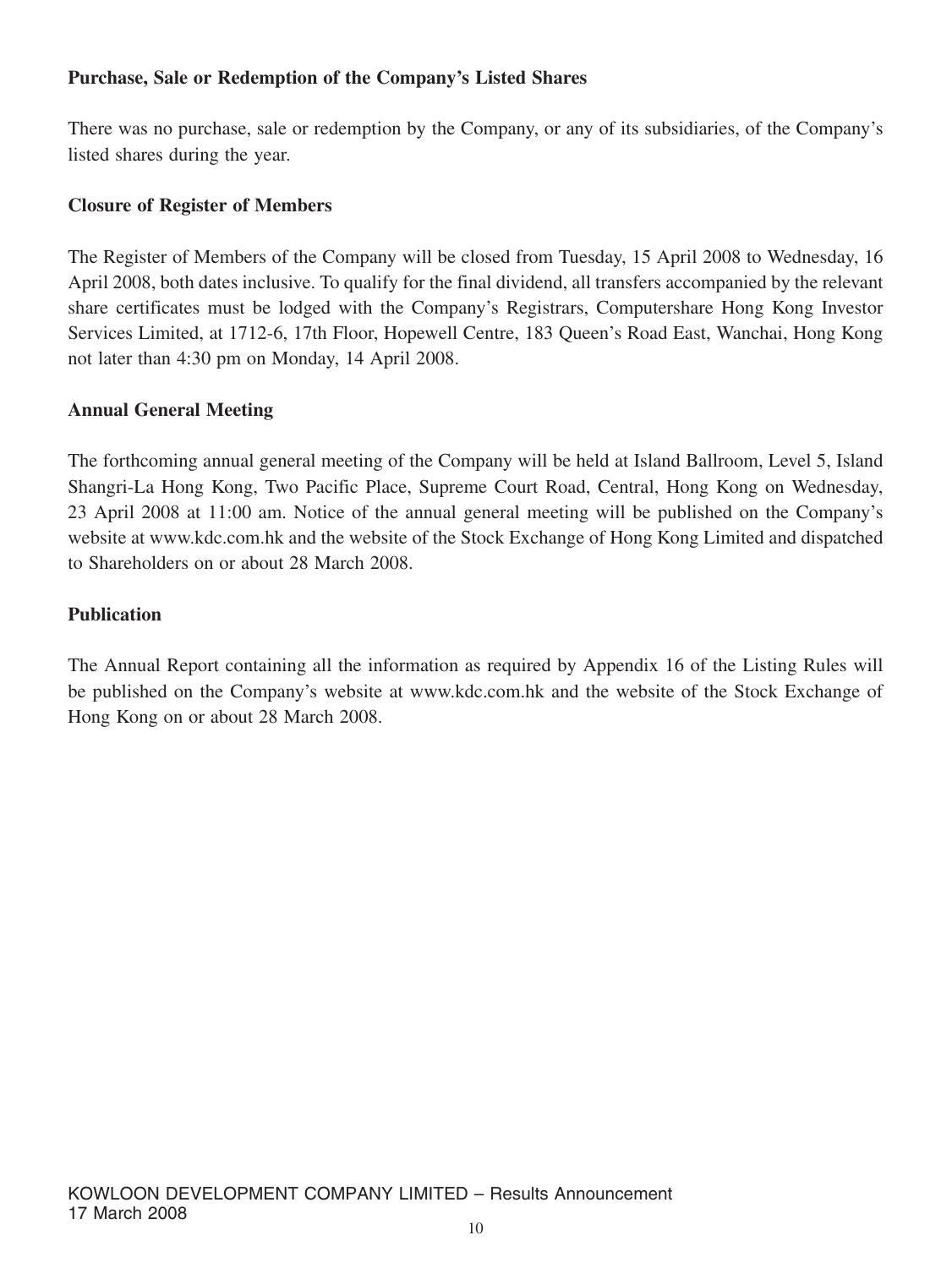*The consolidated results ofthe Group forthe year ended 31 December 2007, togetherwith the comparative figures of 2006 are as follows:*

# **Consolidated Income Statement for the year ended 31 December 2007**

|                                                             |                | 2007            | 2006        |
|-------------------------------------------------------------|----------------|-----------------|-------------|
|                                                             | <b>Note</b>    | <b>HK\$'000</b> | HK\$'000    |
| <b>Turnover</b>                                             | $\overline{2}$ | 10,384,080      | 2,908,171   |
| Cost of sales                                               |                | (8,211,550)     | (1,742,805) |
| Other revenue                                               |                | 10,430          | 14,125      |
| Other net (expenses)/income                                 | $\mathfrak{Z}$ | (46, 013)       | 115,845     |
| Depreciation and amortization                               |                | (10, 280)       | (9,646)     |
| Staff costs                                                 |                | (97, 048)       | (79, 994)   |
| Fair value changes on investment properties                 |                | 490,922         | 346,608     |
| Other operating expenses                                    |                | (93, 867)       | (69, 462)   |
| <b>Profit from operations</b>                               | $\overline{2}$ | 2,426,674       | 1,482,842   |
| Finance costs                                               | $\overline{4}$ | (81,685)        | (178, 400)  |
| Profit on disposal of an associated company                 |                |                 | 47,090      |
| Share of profits of associated companies                    |                | 1,396           | 1,324       |
| Share of profits less losses of jointly controlled entities |                | 11,886          | 3,982       |
| Negative goodwill                                           |                |                 | 162,876     |
| <b>Profit before taxation</b>                               |                | 2,358,271       | 1,519,714   |
| Income tax                                                  | $\mathfrak{I}$ | (385, 367)      | (153,708)   |
| Profit for the year                                         |                | 1,972,904       | 1,366,006   |
| <b>Attributable to:</b>                                     |                |                 |             |
| Shareholders of the Company                                 |                | 1,906,398       | 1,346,261   |
| Minority interests                                          |                | 66,506          | 19,745      |
| Profit for the year                                         |                | 1,972,904       | 1,366,006   |
| Earnings per share - Basic                                  | 6(a)           | <b>HK\$1.72</b> | HK\$2.00    |
| Earnings per share - Basic                                  |                |                 |             |
| (excluding fair value changes on                            |                |                 |             |
| investment properties net of deferred tax)                  | 6(b)           | <b>HK\$1.36</b> | HK\$1.58    |
| Dividend per share                                          | 7              | <b>HK\$0.65</b> | HK\$0.55    |
|                                                             |                |                 |             |

KOWLOON DEVELOPMENT COMPANY LIMITED – Results Announcement 17 March 2008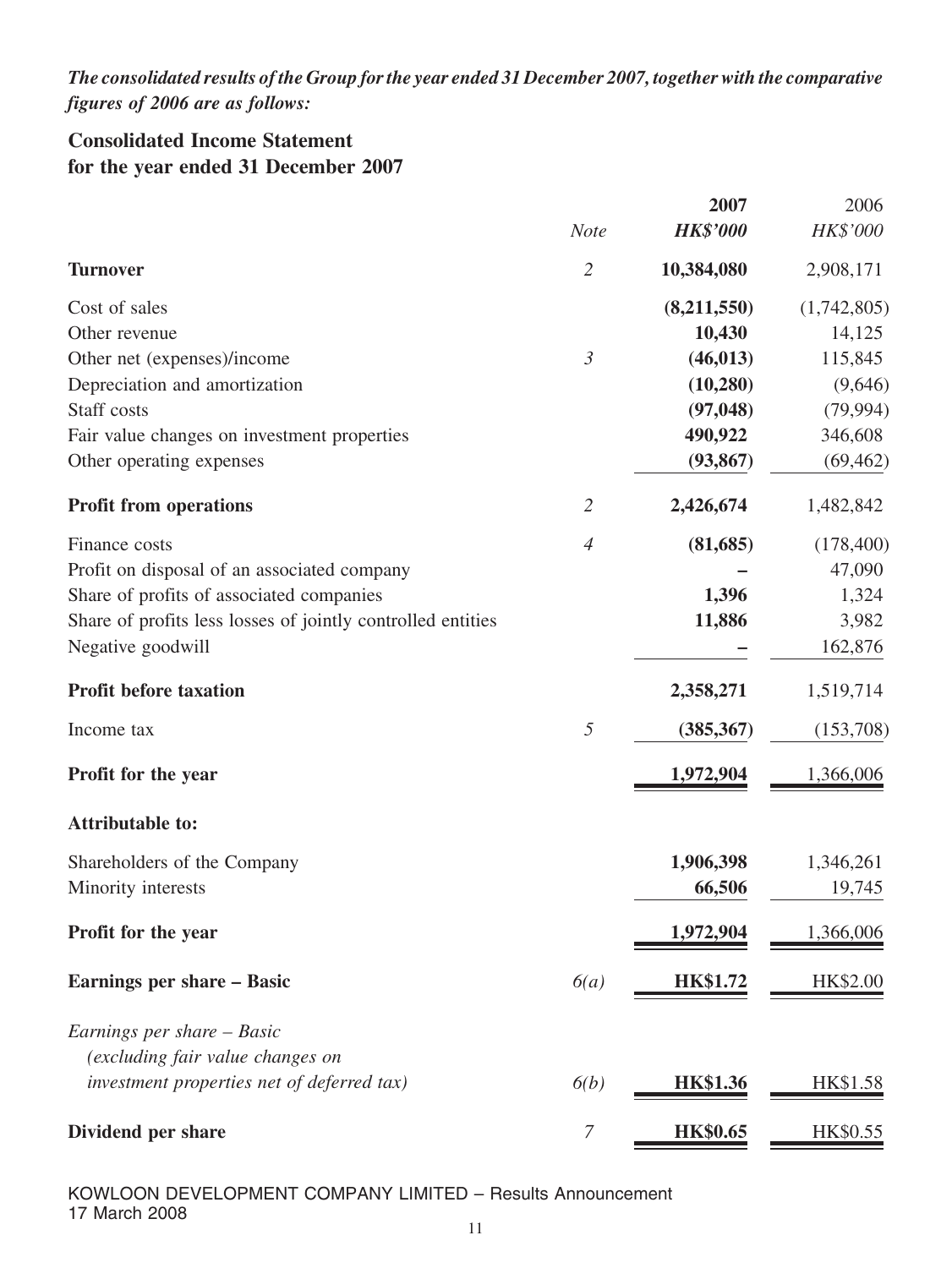# **Consolidated Balance Sheet as at 31 December 2007**

|                                              |             |                 | 2007            |           | 2006       |
|----------------------------------------------|-------------|-----------------|-----------------|-----------|------------|
|                                              | <b>Note</b> | <b>HK\$'000</b> | <b>HK\$'000</b> | HK\$'000  | HK\$'000   |
| <b>Non-current assets</b>                    |             |                 |                 |           |            |
| Fixed assets                                 |             |                 |                 |           |            |
| - Investment properties                      |             |                 | 4,991,830       |           | 4,494,630  |
| - Leasehold land held for own use            |             |                 | 252,492         |           | 259,022    |
| - Other property, plant and equipment        |             |                 | 39,710          |           | 40,740     |
|                                              |             |                 |                 |           |            |
|                                              |             |                 | 5,284,032       |           | 4,794,392  |
| Goodwill                                     |             |                 |                 |           | 16,994     |
| Interests in property development            |             |                 | 12,013,954      |           | 9,490,063  |
| Interest in jointly controlled entities      |             |                 | 1,072,470       |           | 789,209    |
| Interest in associated companies             |             |                 | 7,378           |           | 12,040     |
| <b>Financial investments</b>                 |             |                 | 148,329         |           | 150,635    |
| Loans and advances                           |             |                 | 27,654          |           | 40,430     |
| Deferred tax assets                          |             |                 | 9,028           |           | 3,970      |
|                                              |             |                 | 18,562,845      |           | 15,297,733 |
| <b>Current assets</b>                        |             |                 |                 |           |            |
| Interest in property development             |             |                 |                 | 122,124   |            |
| Inventories                                  |             | 4,331,389       |                 | 4,054,734 |            |
| Trade and other receivables                  | 8           | 2,935,869       |                 | 1,045,889 |            |
| Loans and advances                           |             | 47,708          |                 | 56,942    |            |
| Amounts due from jointly controlled entities |             | 608,480         |                 | 258,053   |            |
| Amount due from an associated company        |             |                 |                 | 185       |            |
| Derivative financial instruments             |             | 40,335          |                 | 36,074    |            |
| <b>Financial investments</b>                 |             | 1,603,789       |                 | 1,258,752 |            |
| Time deposits (pledged)                      |             | 582,473         |                 | 65,994    |            |
| Cash and cash equivalents                    |             | 907,961         |                 | 401,830   |            |
|                                              |             | 11,058,004      |                 | 7,300,577 |            |
| <b>Current liabilities</b>                   |             |                 |                 |           |            |
| Trade and other payables                     | 9           | 1,413,068       |                 | 1,087,207 |            |
| Amount due to ultimate holding company       |             | 2,662           |                 | 4,985     |            |
| Amounts due to minority shareholders         |             | 333,305         |                 | 25,082    |            |
| Derivative financial instruments             |             | 216,978         |                 | 16,590    |            |
| <b>Bank</b> loans                            |             | 623,000         |                 |           |            |
|                                              |             |                 |                 | 888,843   |            |
| Current taxation                             |             | 368,927         |                 | 94,363    |            |
|                                              |             | 2,957,940       |                 | 2,117,070 |            |
| Net current assets                           |             |                 | 8,100,064       |           | 5,183,507  |
| <b>Total assets less current liabilities</b> |             |                 | 26,662,909      |           | 20,481,240 |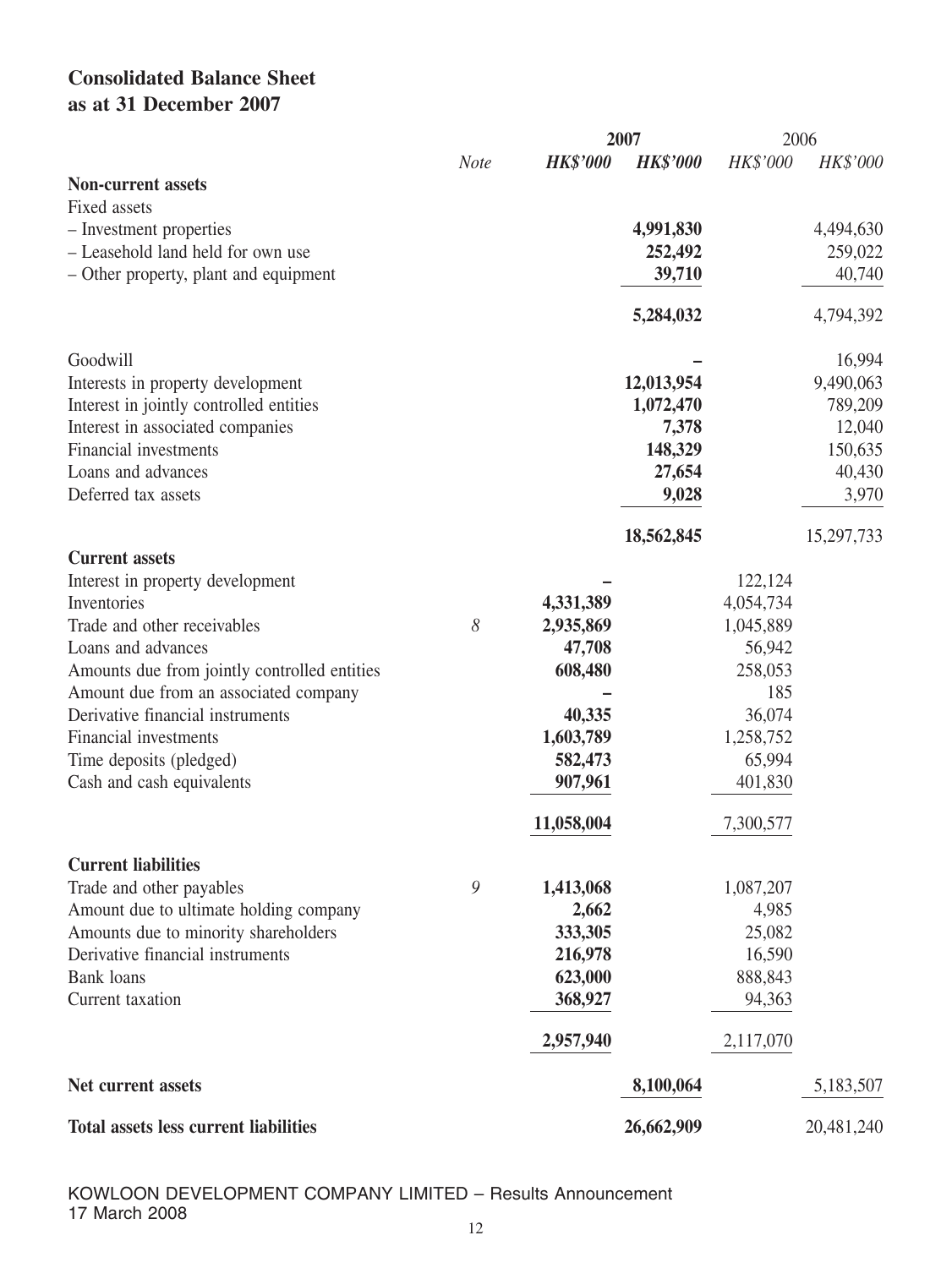|                                            | 2007        |                 |                   |           | 2006       |  |
|--------------------------------------------|-------------|-----------------|-------------------|-----------|------------|--|
|                                            | <b>Note</b> | <b>HK\$'000</b> | <b>HK\$'000</b>   | HK\$'000  | HK\$'000   |  |
| <b>Non-current liabilities</b>             |             |                 |                   |           |            |  |
| Other payables                             |             | 1,508,000       |                   |           |            |  |
| Loan from ultimate holding company         |             | 495,964         |                   | 2,857,548 |            |  |
| Amount payable to ultimate holding company |             | 902,020         |                   | 3,026,231 |            |  |
| <b>Bank</b> loans                          |             | 1,141,700       |                   | 1,290,700 |            |  |
| Deferred tax liabilities                   |             | 795,941         |                   | 734,230   |            |  |
|                                            |             |                 | 4,843,625         |           | 7,908,709  |  |
| <b>NET ASSETS</b>                          |             |                 | <u>21,819,284</u> |           | 12,572,531 |  |
| <b>CAPITAL AND RESERVES</b>                |             |                 |                   |           |            |  |
| Share capital                              |             |                 | 115,068           |           | 76,712     |  |
| Reserves                                   |             |                 | 16,992,195        |           | 8,976,072  |  |
| Total equity attributable to the           |             |                 |                   |           |            |  |
| shareholders of the Company                |             |                 | 17, 107, 263      |           | 9,052,784  |  |
| Minority interests                         |             |                 | 4,712,021         |           | 3,519,747  |  |
| <b>TOTAL EQUITY</b>                        |             |                 | 21,819,284        |           | 12,572,531 |  |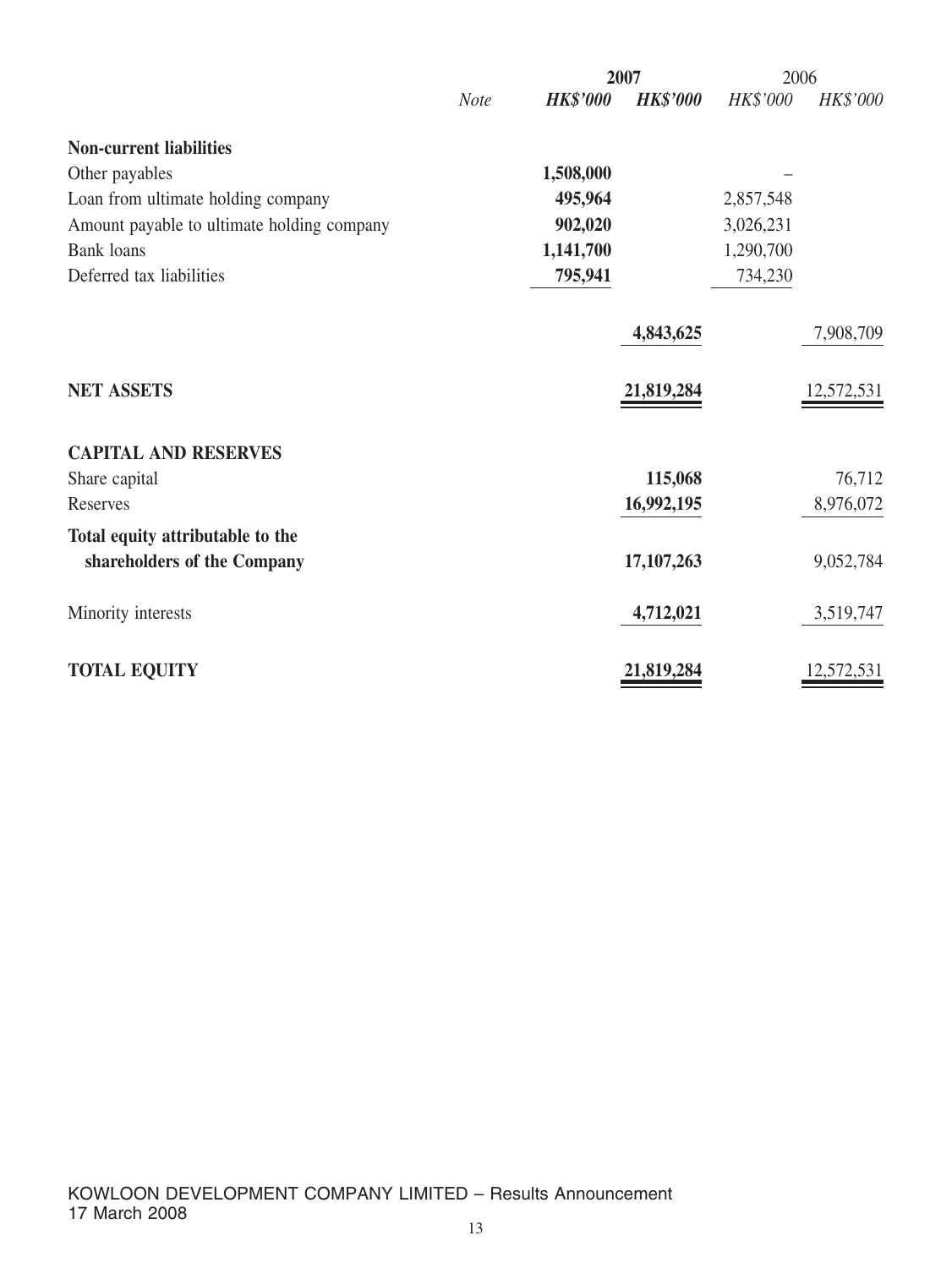#### **Notes**

#### **1 Basis of preparation**

These accounts have been prepared in accordance with all applicable Hong Kong Financial Reporting Standards ("HKFRSs"), which collective term includes all applicable individual Hong Kong Financial Reporting Standards, Hong Kong Accounting Standards ("HKASs") and Interpretations issued by the Hong Kong Institute of Certified Public Accountants ("HKICPA"), accounting principles generally accepted in Hong Kong and the requirements of the Hong Kong Companies Ordinance. These accounts also comply with the applicable disclosure provisions of the Rules Governing the Listing of Securities on The Stock Exchange of Hong Kong Limited.

The HKICPA has issued a number of new and revised HKFRSs and Interpretations that are first effective or available for early adoption for the current accounting period of the Group.

There have been no significant changes to the accounting policies applied in these accounts for the years presented as a result of these developments. However, as a result of the adoption of HKFRS 7, "Financial instruments: Disclosures" and the amendment to HKAS 1, "Presentation of financial statements: Capital disclosures", there have been some additional disclosures.

As a result of the adoption of HKFRS 7, the accounts include expanded disclosure about the significance of the Group's financial instruments and the nature and extent of risks arising from those instruments, compared with the information previously required to be disclosed by HKAS 32, "Finance instruments: Disclosure and presentation".

The amendment to HKAS 1 introduces additional disclosure requirements to provide information about the level of capital and the Group's objectives, policies and processes for managing capital.

Both HKFRS 7 and the amendment to HKAS 1 do not have any material impact on the classification, recognition and measurement of the amounts recognized in the financial statements.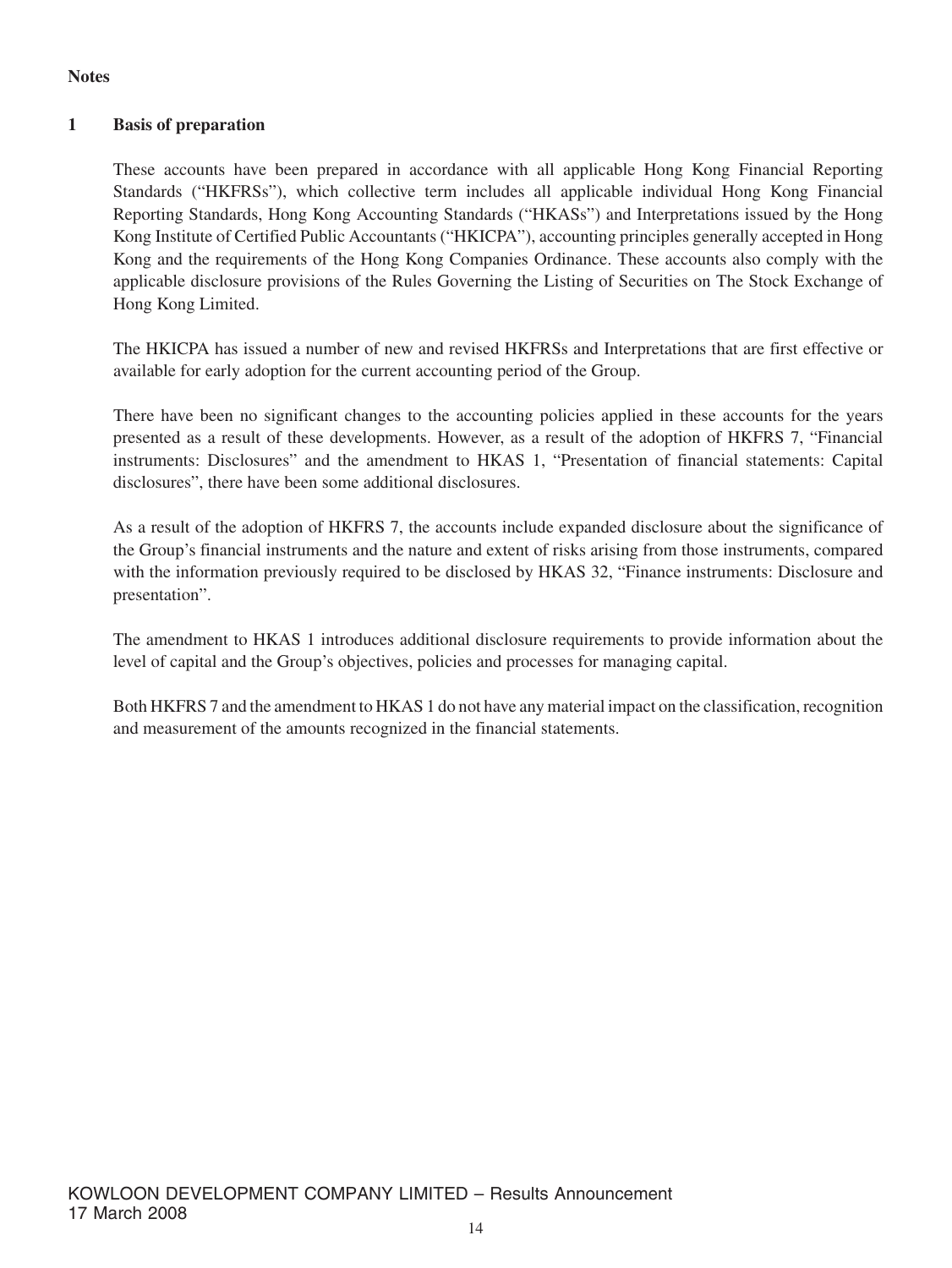# **2 Segment information**

## *(a) Business segments*

|                                                                                     |                                 |                                                   | 2007                                             |                                                      |                                  |
|-------------------------------------------------------------------------------------|---------------------------------|---------------------------------------------------|--------------------------------------------------|------------------------------------------------------|----------------------------------|
|                                                                                     | Consolidated<br><b>HK\$'000</b> | <b>Property</b><br>development<br><b>HK\$'000</b> | <b>Property</b><br>investment<br><b>HK\$'000</b> | <b>Finance and</b><br>investments<br><b>HK\$'000</b> | <b>Others</b><br><b>HK\$'000</b> |
| Turnover                                                                            | 10,384,080                      | 1,514,777                                         | 234,171                                          | 8,555,927                                            | 79,205                           |
| Contribution from operations<br>Fair value changes on investment                    | 2,020,027                       | 721,480                                           | 219,844                                          | 1,046,271                                            | 32,432                           |
| properties                                                                          | 490,922                         |                                                   | 490,922                                          |                                                      |                                  |
| Unallocated group expenses                                                          | (84,275)                        |                                                   |                                                  |                                                      |                                  |
| Profit from operations                                                              | 2,426,674                       |                                                   |                                                  |                                                      |                                  |
| Finance costs                                                                       | (81, 685)                       |                                                   |                                                  |                                                      |                                  |
| Share of profits of associated companies<br>Share of profits less losses of jointly | 1,396                           |                                                   |                                                  |                                                      | 1,396                            |
| controlled entities                                                                 | 11,886                          | (2,887)                                           | 14,773                                           |                                                      |                                  |
| Profit before taxation                                                              | 2,358,271                       |                                                   |                                                  |                                                      |                                  |
| Income tax                                                                          | (385, 367)                      |                                                   |                                                  |                                                      |                                  |
| Profit for the year                                                                 | 1,972,904                       |                                                   |                                                  |                                                      |                                  |
| Segment assets                                                                      | 26,658,587                      | 18,890,836                                        | 4,999,552                                        | 2,474,288                                            | 293,911                          |
| Interest in jointly controlled entities                                             | 1,680,950                       | 1,050,807                                         | 630,143                                          |                                                      |                                  |
| Interest in associated companies<br>Unallocated                                     | 7,378<br>1,273,934              |                                                   |                                                  |                                                      | 7,378                            |
| Total assets                                                                        | 29,620,849                      |                                                   |                                                  |                                                      |                                  |
| Segment liabilities                                                                 | 3,066,533                       | 2,511,849                                         | 81,391                                           | 452,339                                              | 20,954                           |
| Unallocated                                                                         | 4,735,032                       |                                                   |                                                  |                                                      |                                  |
| Total liabilities                                                                   | 7,801,565                       |                                                   |                                                  |                                                      |                                  |
| Capital expenditure incurred                                                        |                                 |                                                   |                                                  |                                                      |                                  |
| during the year                                                                     | 6,709                           |                                                   | 6,566                                            |                                                      | 143                              |
| Fair value changes on financial investments<br>and derivative financial instruments | 46,013                          |                                                   |                                                  | 46,013                                               |                                  |
| Depreciation and amortization                                                       |                                 |                                                   |                                                  |                                                      |                                  |
| for the year                                                                        | 10,280                          |                                                   |                                                  |                                                      | 10,280                           |
| Impairment loss on inventories                                                      | 13,531                          | 13,531                                            |                                                  |                                                      |                                  |
| Impairment loss on goodwill                                                         | 16,994                          |                                                   |                                                  |                                                      |                                  |

KOWLOON DEVELOPMENT COMPANY LIMITED – Results Announcement 17 March 2008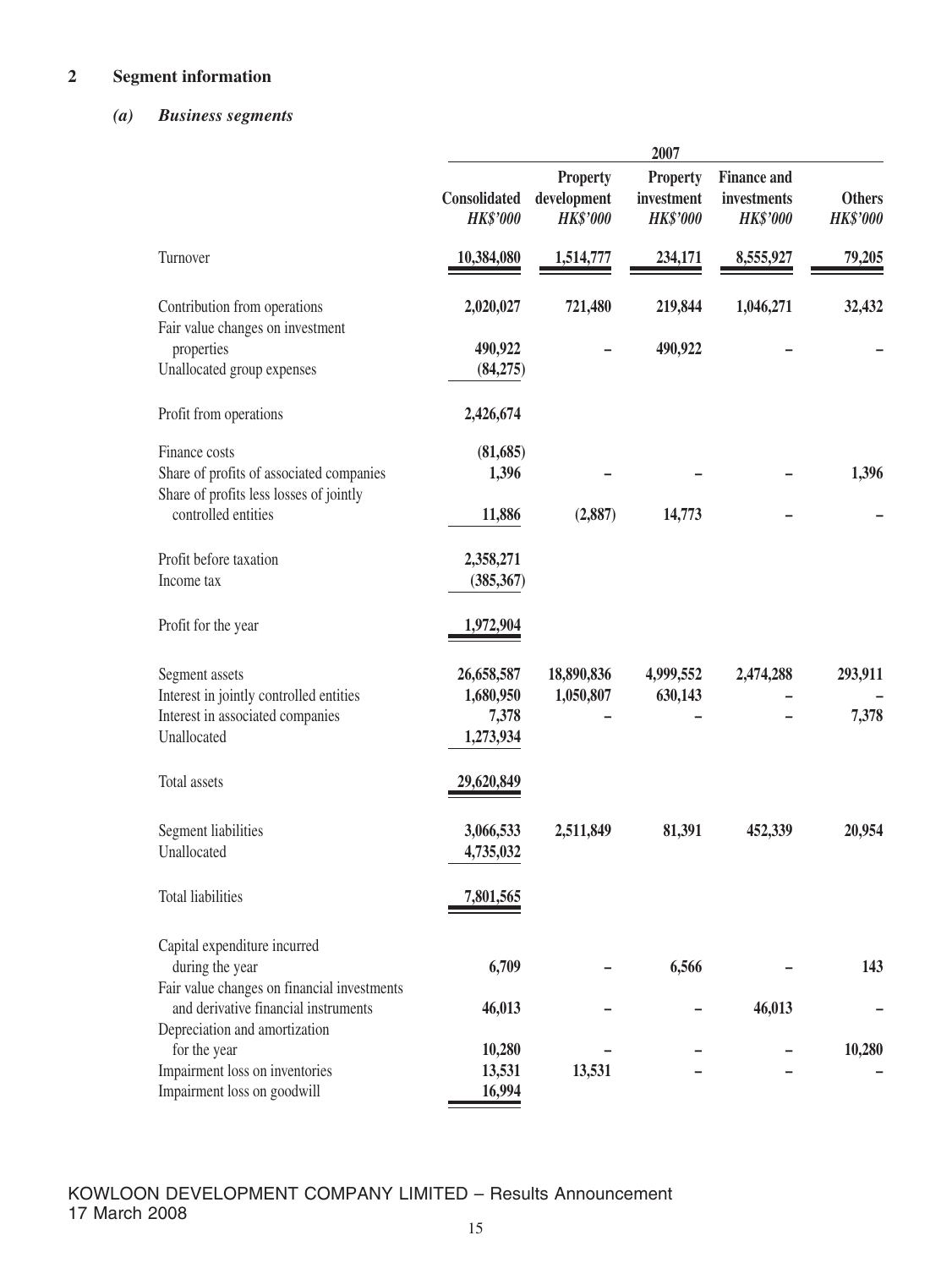#### *(a) Business segments (continued)*

|                                                                                                                                                                                                 | 2006                                              |                                     |                                    |                                        |                      |
|-------------------------------------------------------------------------------------------------------------------------------------------------------------------------------------------------|---------------------------------------------------|-------------------------------------|------------------------------------|----------------------------------------|----------------------|
|                                                                                                                                                                                                 | Consolidated<br>HK\$'000                          | Property<br>development<br>HK\$'000 | Property<br>investment<br>HK\$'000 | Finance and<br>investments<br>HK\$'000 | Others<br>$HK\$'000$ |
| Turnover                                                                                                                                                                                        | 2,908,171                                         | 1,204,401                           | 224,468                            | 1,416,365                              | 62,937               |
| Contribution from operations<br>Fair value changes on investment properties<br>Unallocated group expenses                                                                                       | 1,189,655<br>346,608<br>(53, 421)                 | 643,766                             | 200,970<br>346,608                 | 325,220                                | 19,699               |
| Profit from operations                                                                                                                                                                          | 1,482,842                                         |                                     |                                    |                                        |                      |
| Finance costs<br>Profit on disposal of an associated company<br>Share of profits of associated companies<br>Share of profits less losses of jointly<br>controlled entities<br>Negative goodwill | (178, 400)<br>47,090<br>1,324<br>3,982<br>162,876 | (450)                               | 4,432                              |                                        | 47,090<br>1,324      |
| Profit before taxation<br>Income tax                                                                                                                                                            | 1,519,714<br>(153,708)                            |                                     |                                    |                                        |                      |
| Profit for the year                                                                                                                                                                             | 1,366,006                                         |                                     |                                    |                                        |                      |
| Segment assets<br>Interest in jointly controlled entities<br>Interest in associated companies<br>Unallocated                                                                                    | 20,771,007<br>1,047,262<br>12,225<br>767,816      | 14,313,303<br>391,707               | 4,509,353<br>655,555               | 1,626,384                              | 321,967<br>12,225    |
| Total assets                                                                                                                                                                                    | 22,598,310                                        |                                     |                                    |                                        |                      |
| Segment liabilities<br>Unallocated                                                                                                                                                              | 1,108,400<br>8,917,379                            | 871,972                             | 80,034                             | 136,321                                | 20,073               |
| <b>Total liabilities</b>                                                                                                                                                                        | 10,025,779                                        |                                     |                                    |                                        |                      |
| Capital expenditure incurred<br>during the year<br>Depreciation and amortization for the year                                                                                                   | 4,168<br>9,646                                    | 488                                 | 439                                |                                        | 3,241<br>9,646       |

An asset amount of HK\$225,743,000 (2006: HK\$225,743,000) represented the deposit paid for the acquisition of approximately 70.3% of the issued shares of Shenzhen Properties & Resources Development (Group) Limited ("Shenzhen Properties") and HK\$120,000,000 (2006: HK\$120,000,000) represented the deposit paid for general offer for the remaining 29.7% of the issued shares of Shenzhen Properties were not allocated to business segments as the transaction was not yet completed.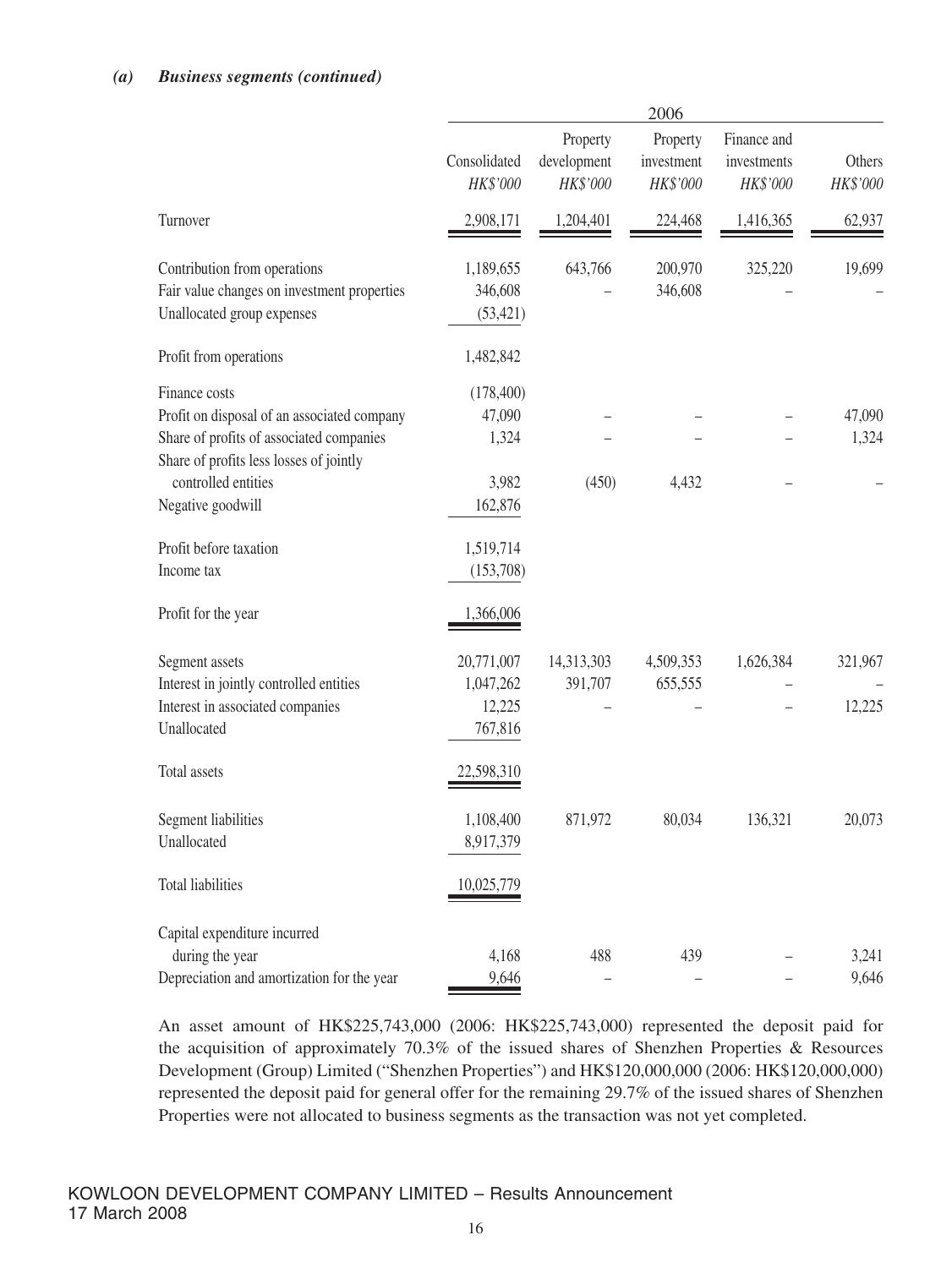#### *(b) Geographical segments*

|                            | <b>Group turnover</b> |                 | Group profit from operations |           |
|----------------------------|-----------------------|-----------------|------------------------------|-----------|
|                            | 2007                  | 2006            | 2007                         | 2006      |
|                            | <b>HK\$'000</b>       | <b>HK\$'000</b> | <b>HK\$'000</b>              | HK\$'000  |
| Hong Kong                  | 9,943,948             | 2,244,506       | 2,201,466                    | 977,980   |
| Macau                      | 369,040               | 472,093         | 193,879                      | 444,589   |
| People's Republic of China | 2,821                 | 132,239         | (12, 038)                    | 26,617    |
| North America              | 52,919                | 52,273          | 28,474                       | 27,989    |
| <b>Others</b>              | 15,352                | 7,060           | 14,893                       | 5,667     |
|                            | 10,384,080            | 2,908,171       | 2,426,674                    | 1,482,842 |

|                            |                       |            | Capital expenditure      |          |
|----------------------------|-----------------------|------------|--------------------------|----------|
|                            | <b>Segment assets</b> |            | incurred during the year |          |
|                            | 2007                  | 2006       | 2007                     | 2006     |
|                            | <b>HK\$'000</b>       | HK\$'000   | <b>HK\$'000</b>          | HK\$'000 |
| Hong Kong                  | 10,715,497            | 8,487,571  | 6,709                    | 3,680    |
| Macau                      | 13,105,358            | 10,576,546 |                          |          |
| People's Republic of China | 2,627,367             | 1,468,770  |                          | 488      |
| North America              | 208,417               | 234,218    |                          |          |
| <b>Others</b>              | 1,948                 | 3,902      |                          |          |
|                            | 26,658,587            | 20,771,007 | 6,709                    | 4,168    |

## **3 Other net (expenses)/income**

Other net (expenses)/income represents fair value changes on financial investments and derivative financial instruments.

#### **4 Finance costs**

|                                                                  | 2007<br><b>HK\$'000</b> | 2006<br>HK\$'000 |
|------------------------------------------------------------------|-------------------------|------------------|
| Interest on bank loans and overdrafts                            | 99,056                  | 106,876          |
| Interest on loan from/amount payable to ultimate holding company | 89,463                  | 149,178          |
| Less: Amount capitalized                                         | (106, 834)              | (76, 135)        |
|                                                                  | 81,685                  | 179,919          |
| Less: Interest expense included as other operating expenses      |                         | (1,519)          |
|                                                                  | 81,685                  | 178,400          |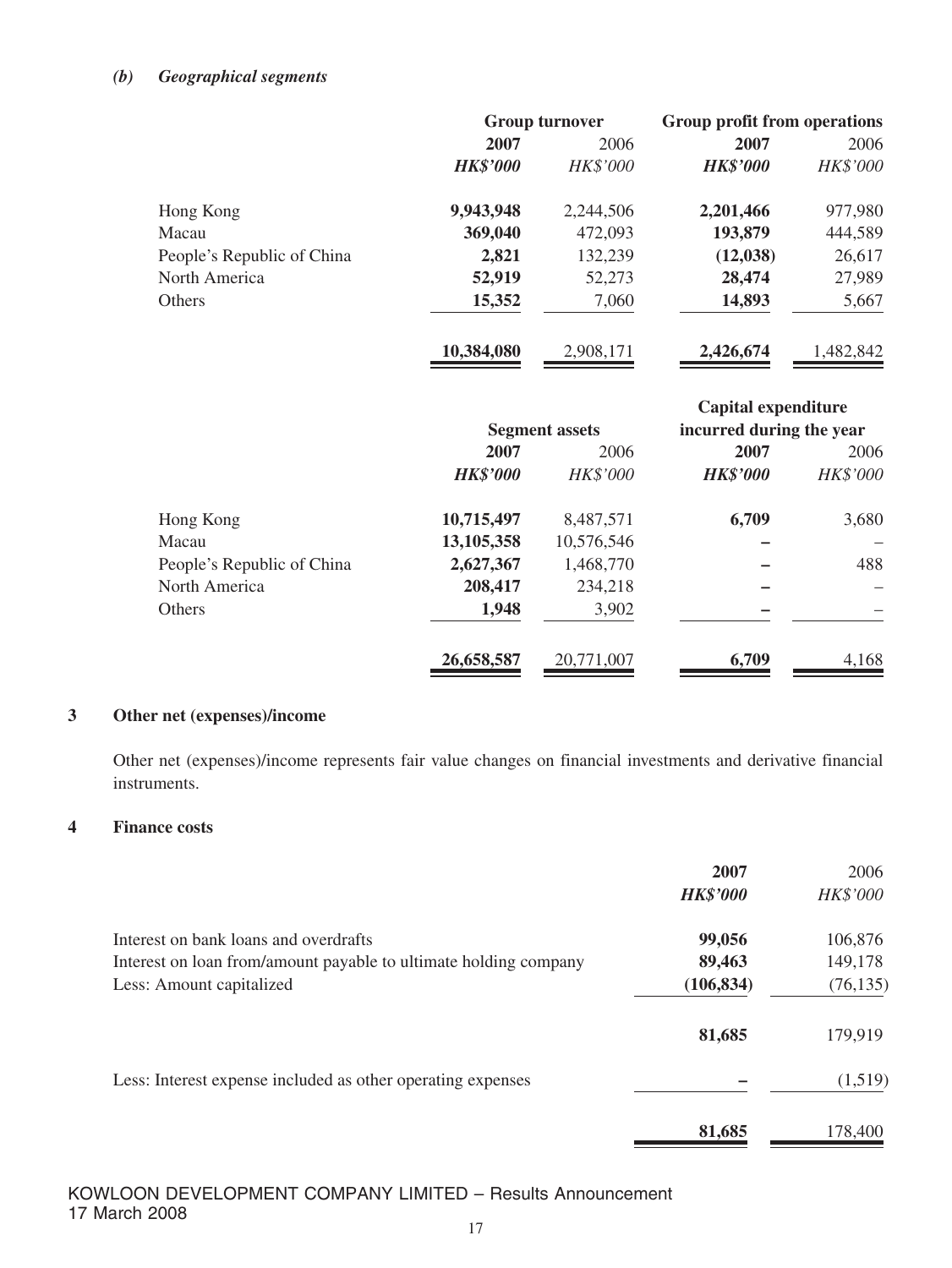|                         | 2007            | 2006     |
|-------------------------|-----------------|----------|
|                         | <b>HK\$'000</b> | HK\$'000 |
| Current tax - Hong Kong | 317,880         | 78,851   |
| $-$ Overseas            | 11,695          | 3,234    |
|                         | 329,575         | 82,085   |
| Deferred tax            | 55,792          | 71,623   |
|                         | 385,367         | 153,708  |

The provision for Hong Kong profits tax for 2007 is calculated at 17.5% (2006: 17.5%) of the estimated assessable profits for the year. Overseas tax is calculated at the applicable tax rates ruling in the respective jurisdictions.

#### **6 Earnings per share**

#### *(a) Basic earnings per share*

The calculation of basic earnings per share is based on the profit attributable to shareholders of the Company of HK\$1,906,398,000 (2006: HK\$1,346,261,000) and weighted average number of shares in issue during the year of 1,108,345,343 (2006 as restated: 674,313,626).

#### *(b) Basic earnings per share (excluding fair value changes on investment properties net of deferred tax)*

The calculation of basic earnings per share excluding fair value changes on investment properties net of deferred tax is based on the adjusted profit attributable to shareholders of the Company of HK\$1,501,989,000 (2006: HK\$1,063,086,000).

#### *(c) Diluted earnings per share*

No diluted earnings per share for 2006 and 2007 has been presented as the Company had no dilutive potential shares for both years.

*(d)* The comparative amount of earnings per share has been restated, as the number of ordinary shares in prior year has been adjusted for the consolidation of one-for-two rights issue effected during the year ended 31 December 2007.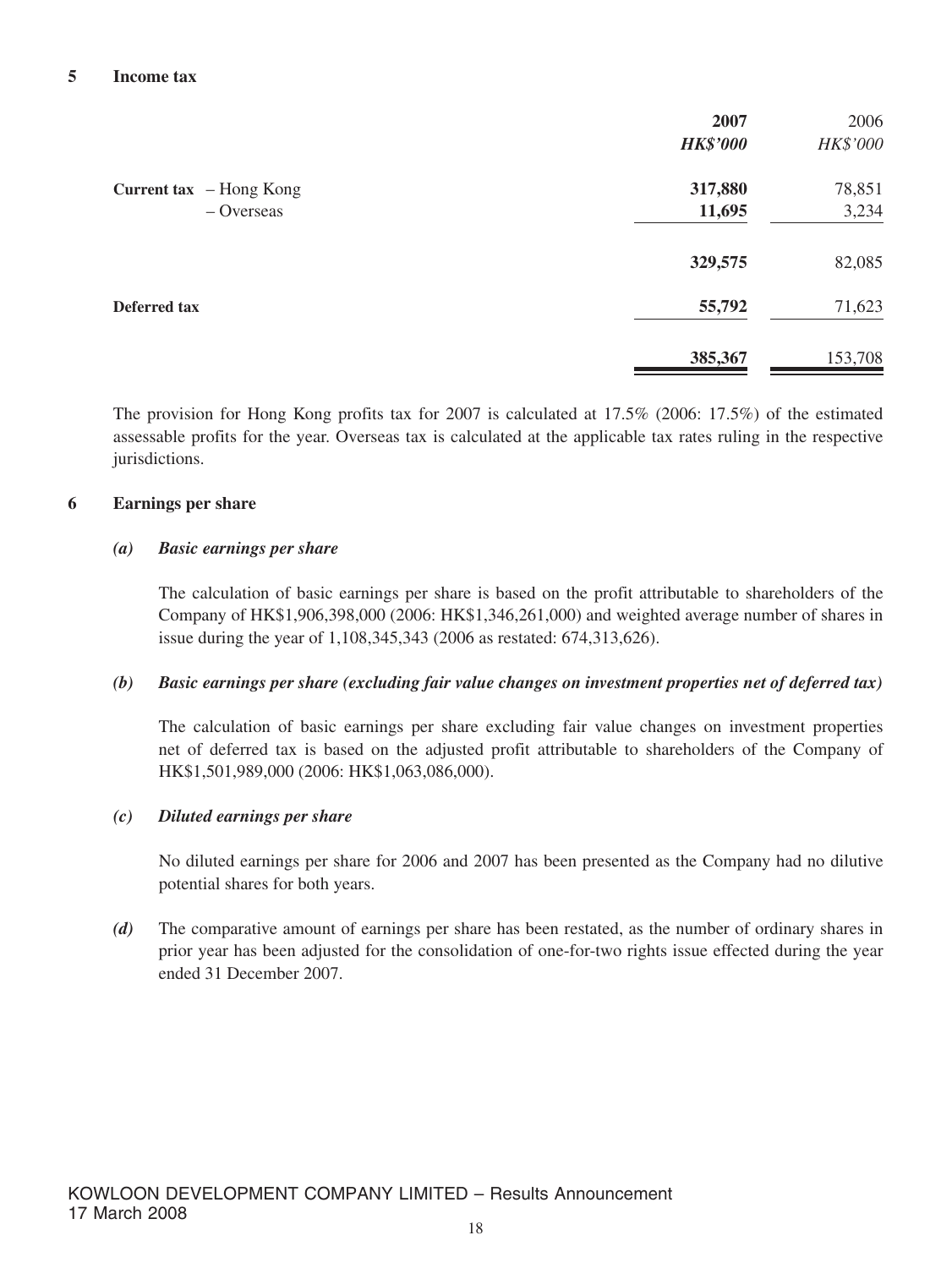#### **7 Dividends**

|                                                                | 2007            | 2006            |
|----------------------------------------------------------------|-----------------|-----------------|
|                                                                | <b>HK\$'000</b> | <b>HK\$'000</b> |
| Interim dividend declared and paid of HK\$0.17                 |                 |                 |
| (2006: HK\$0.13) per share on 1,150,681,275 shares             |                 |                 |
| $(2006: 680, 120, 850$ shares)                                 | 195,616         | 88,416          |
| Final dividend proposed after the balance sheet date           |                 |                 |
| of HK\$0.48 (2006: HK\$0.42) per share on 1,150,681,275 shares | 552,327         | 483,286         |
|                                                                | 747,943         | 571,702         |
|                                                                |                 |                 |

#### **8 Trade and other receivables**

Included in this item are trade receivables with an ageing analysis as at 31 December as follows:

|                               | 2007<br><b>HK\$'000</b> | 2006<br>HK\$'000 |
|-------------------------------|-------------------------|------------------|
| Current                       | 1,331,699               | 100,291          |
| Less than 3 months past due   | 20,979                  | 12,921           |
| 3 months to 6 months past due | 637                     | 1,521            |
| More than 6 months past due   | 9,181                   | 7,973            |
| Amounts past due              | 30,797                  | 22,415           |
|                               | 1,362,496               | 122,706          |

The Group maintains a defined credit policy. An ageing analysis of trade receivables is prepared on a regular basis and is closely monitored to minimize any credit risk associated with receivables.